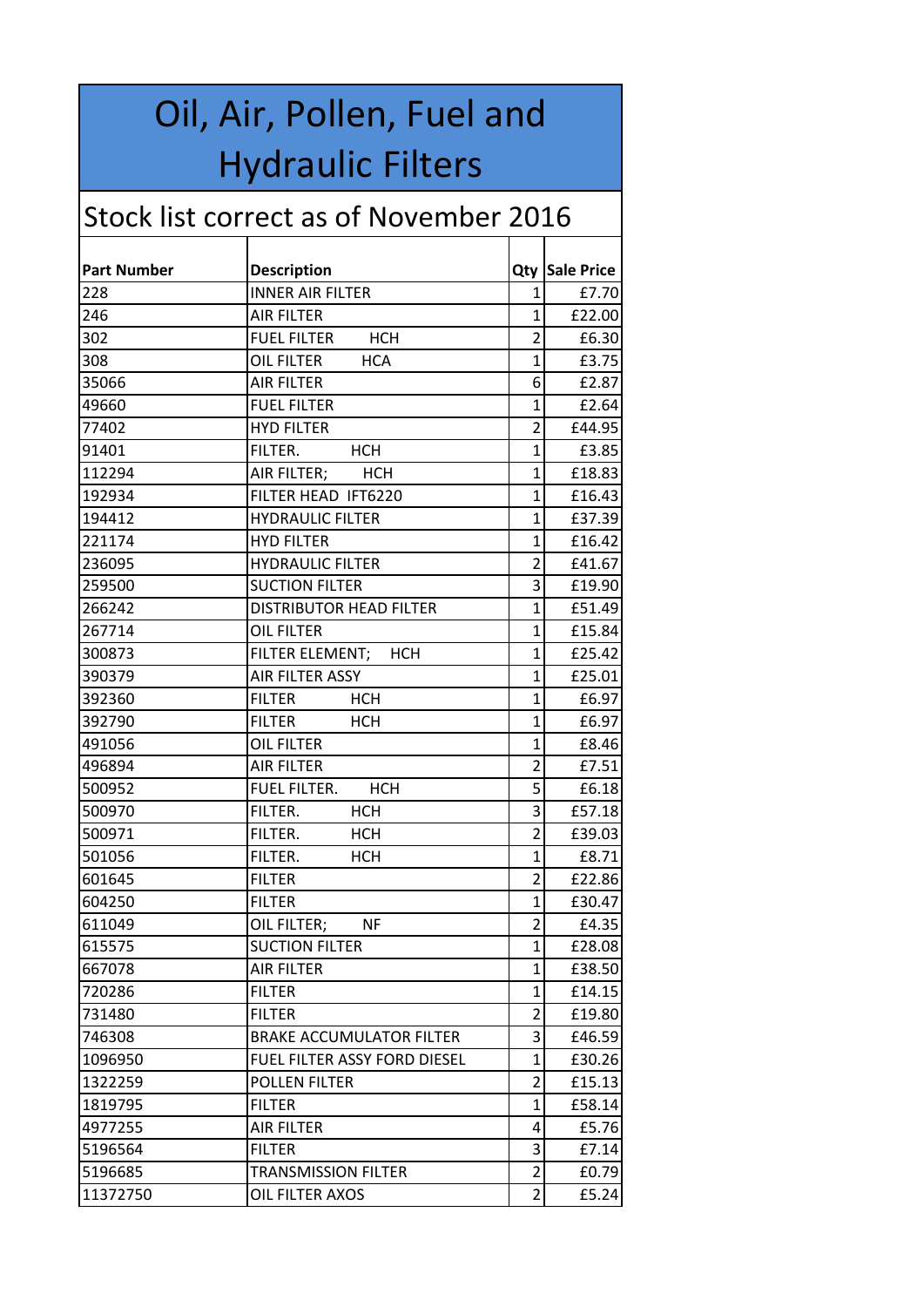| 11372910             | <b>FUEL FILTER AXOS</b>         | 5 <sup>1</sup> | £12.03               |
|----------------------|---------------------------------|----------------|----------------------|
| 21115561             | OIL FILTER                      | $\mathbf{1}$   | £5.17                |
| 21115562             | OIL FILTER                      | 1              | £6.56                |
| 28115561             | OIL FILTER<br><b>NVW</b>        | $\overline{2}$ | £8.07                |
| 32129620             | <b>AIR FILTER</b>               | 3              | £6.68                |
| 36129620             | <b>AIR FILTER</b>               | 1              | <b>POA</b>           |
| 44129620             | <b>AIR FILTER</b>               | 1              | £9.05                |
| 47127271             | <b>HYD PUMP FILTER THREAD</b>   | $\mathbf 1$    | £12.87               |
| 47128201             | <b>AIR FILTER</b>               | 3              | £17.68               |
| 52129620             | <b>AIR FILTER</b>               | 1              | £4.36                |
| 56129620             | <b>AIR FILTER</b>               | 1              | £4.95                |
| 64142770             | <b>FILTER:</b><br><b>HCH</b>    | $\mathbf{1}$   | £4.03                |
| 69040480             | <b>FILTER</b>                   | 1              | £21.90               |
| 69115561             | OIL FILTER                      | $\overline{2}$ | £5.69                |
| 69129620             | <b>AIR FILTER</b>               | 1              | £6.02                |
| 77133843             | <b>AIR FILTER</b>               | $\overline{2}$ | £14.00               |
| 82008606             | <b>AIR FILTER</b>               | $\overline{2}$ | £41.54               |
| 82008607             | <b>AIR FILTER</b>               | 1              | £22.70               |
| 82022328             | <b>AIR FILTER</b>               | $\overline{2}$ | £19.92               |
| 82022329             | <b>AIR FILTER</b>               | $\overline{2}$ | £9.97                |
| 82028151             | <b>AIR FILTER</b>               | $\mathbf{1}$   | £21.85               |
| 84328562             | <b>FUEL FILTER</b>              | 1              | £19.98               |
| 84475388             | <b>DPF FILTER</b>               |                | 3 £1,593.92          |
| 84575510             | <b>HYD FILTER</b>               | 1              |                      |
| 86546615             | <b>REBUILD PART FILTER</b>      | 4              | £71.60               |
|                      |                                 |                | <b>POA</b><br>£13.11 |
| 86982523<br>87356353 | AIR FILTER<br><b>AIR FILTER</b> | 10             |                      |
|                      |                                 | 3<br>5         | £23.98               |
| 87704249             | <b>AIR FILTER</b>               |                | £18.54               |
| 87761808             | CAB AIR FILTER                  | $\mathbf{1}$   | £28.53               |
| 87802519             | <b>FILTER</b>                   | $\overline{2}$ | £23.91               |
| 90517711             | <b>FILTER</b>                   | $\overline{3}$ | £3.98                |
| 90577508             | FILTER ASSY<br><b>HCRG</b>      | 1              | £20.94               |
| 134684036            |                                 |                |                      |
| 140517030            | <b>AIR FILTER</b>               | 1              | <b>POA</b>           |
|                      | OIL FILTER                      | 1              |                      |
| 191129620            | <b>AIR FILTER</b>               | $\overline{2}$ | £14.34<br>£8.04      |
| 1409070036           | OIL FILTER                      | 2              | £4.14                |
| 6005023306           | <b>FUEL FILTER</b>              | $\overline{2}$ | £11.62               |
| 7700061012           | AIR FILTER AXOS                 | $\overline{2}$ | £21.35               |
| 8971679720           | PRIMARY OIL FILTER              | $\mathbf{1}$   | £13.21               |
| 8973099270           | CHEVY OIL FILTER                | $\overline{2}$ | £17.71               |
| 16100190020          | <b>FILTER</b>                   | 1              | <b>POA</b>           |
| 17210888505          | AIR FILTER HONDA                | 1              | <b>POA</b>           |
| 17211896751          | <b>FILTER</b><br><b>HCH</b>     | $\mathbf 1$    | £4.97                |
| 17211899000          | AIR FILTER<br><b>HCH</b>        | $\overline{2}$ | £2.93                |
| 17403728000          | <b>FILTER</b><br>HCH            | 1              | £1.76                |
| 17583881000          | <b>FUEL FILTER</b>              | $\overline{2}$ | £2.96                |
| 17672899000          | <b>FUEL FILTER</b>              | 1              | £4.97                |
| 1.301E+11            | OIL FILTER                      | $\mathbf{1}$   | £6.49                |
| $1.32E + 11$         | <b>FILTER</b>                   | 1              | £9.74                |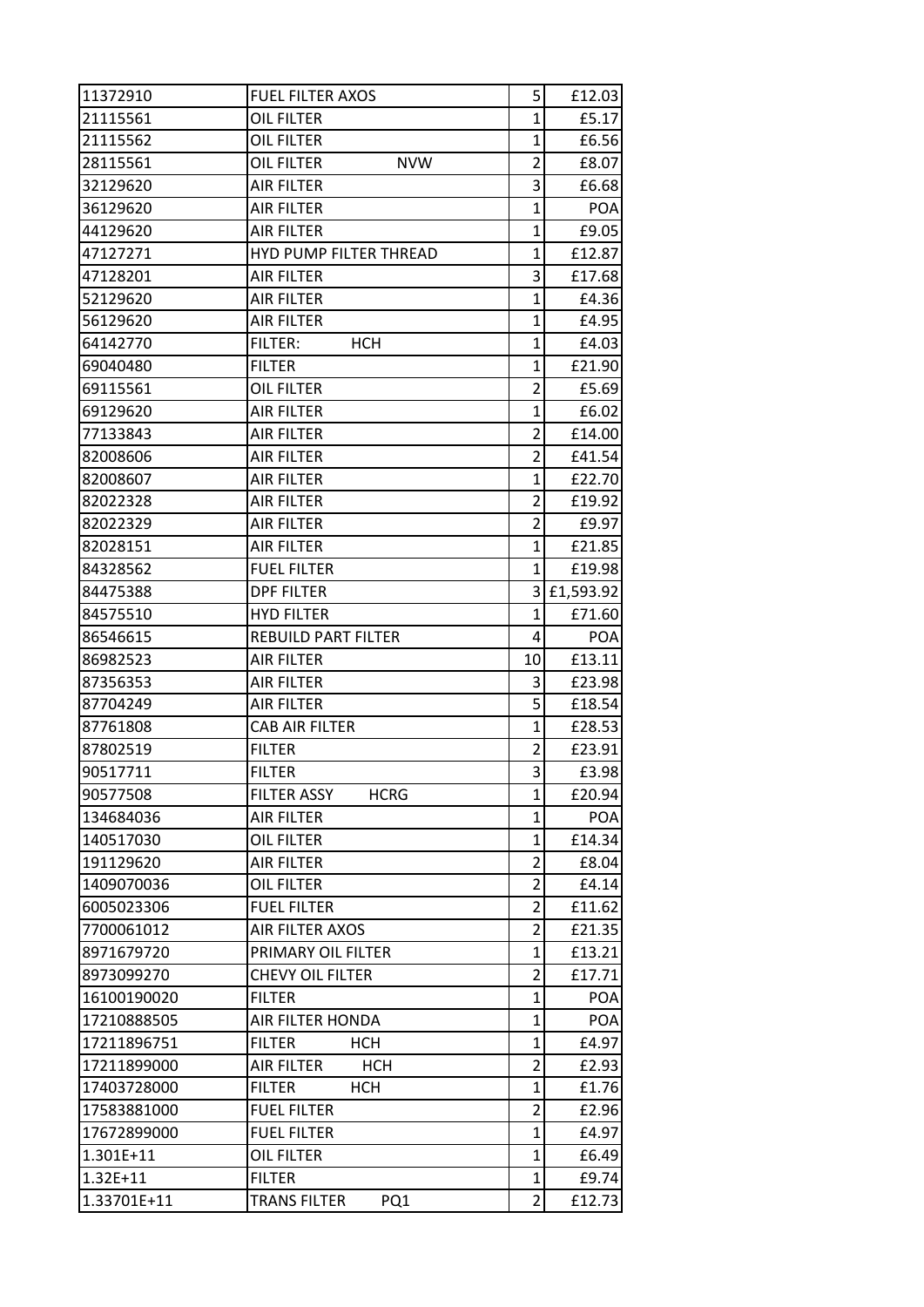| 1.612E+11     | <b>FILTER</b>                    | $\mathbf{1}$   | £29.16     |
|---------------|----------------------------------|----------------|------------|
| $1.62E + 11$  | <b>FILTER</b>                    | 1              | <b>POA</b> |
| 1.9231E+11    | <b>FILTER</b>                    | $\mathbf{1}$   | POA        |
| 021115351A    | <b>OIL FILTER</b>                | $\overline{2}$ | £3.23      |
| 028115561G    | OIL FILTER                       | 2              | £6.48      |
| 028127401A    | <b>FUEL FILTER</b>               | $\mathbf{1}$   | £25.59     |
| 028127435A    | <b>FUEL FILTER</b>               | 1              | £10.41     |
| 028127435C    | <b>FUEL FILTER</b>               | $\mathbf{1}$   | £12.25     |
| 030115561C    | <b>OIL FILTER</b>                | $\overline{2}$ | E6.25      |
| 046127435A    | <b>FUEL FILTER</b>               | $\mathbf{1}$   | £16.94     |
| 057127401A    | <b>FUEL FILTER</b>               | $\mathbf{1}$   | £15.20     |
| 068115561B    | OIL FILTER                       | 5              | £3.55      |
| 068127177B    | <b>FUEL FILTER</b>               | 1              | £5.96      |
| 078115561J    | OIL FILTER                       | 1              | £6.07      |
| 10202X        | <b>FILTER</b><br><b>HCH</b>      | 3              | POA        |
| 110-140       | FUEL FILTER 406996 IN LINE       | 1              | f1.14      |
| 122536A1      | <b>HYD FILTER</b>                | $\overline{2}$ | £158.65    |
| 12G4298       | <b>HCAA</b><br><b>FILTER BOX</b> | 1              | £20.46     |
| 1-32-575-302  | <b>FILTER</b>                    | $\mathbf{1}$   | £38.17     |
| 133736C1      | <b>FILTER</b>                    | 4              | £6.73      |
| 1520870J00    | OIL FILTER                       | 1              | £5.43      |
| 15410MJ0003   | <b>OIL FILTER</b><br><b>HCH</b>  | 1              | £4.35      |
| 16403-59E00   | <b>FUEL FILTER</b><br><b>HCH</b> | $\mathbf{1}$   | £13.88     |
| 16955ZE1010   | <b>FILTER</b>                    | $\mathbf{1}$   | £6.08      |
| 170102J1000   | AIR FILTER HONDA                 | $\mathbf{1}$   | POA        |
| 172102E6505   | <b>AIRFILTER HONDA</b>           | $\mathbf{1}$   | POA        |
| 17210ZE3505   | <b>AIR FILTER</b>                | $\overline{2}$ | £13.55     |
| 17210ZE6505   | AIR FILTER,<br><b>PQ10</b>       | 3              | £8.29      |
| 17211HA8770   | <b>FILTER</b><br><b>HCH</b>      | 1              | E9.43      |
| 17211HP0A00   | <b>AIR FILTER</b>                | 1              | £16.34     |
| 17211ZE1000   | <b>AIR FILTER</b>                | $\mathbf{1}$   | £4.60      |
| 17403ZE2810   | <b>FILTER</b>                    | 1              | £3.52      |
| 17670ZW3801AH | <b>FUEL FILTER</b>               | 4              | £8.23      |
| 17682ZG5003   | <b>FILTER</b>                    | $\overline{2}$ | £23.06     |
| 177356A1      | <b>HYD FILTER</b>                | 1              | <b>POA</b> |
| 191127401C    | <b>FUEL FILTER</b>               | 4              | £8.32      |
| 191201511A    | <b>FUEL FILTER</b>               | 1              | £1.09      |
| 1H0127401C    | <b>FUEL FILTER</b>               | 4              | £12.85     |
| 1H0129620     | <b>AIR FILTER</b>                | 5              | £5.60      |
| 1H0201511A    | <b>FILTER</b>                    | 3              | £7.68      |
| 1K0129620     | <b>AIR FILTER</b>                | $\overline{2}$ | £10.74     |
| 1L0129620C    | <b>AIR FILTER</b>                | $\overline{2}$ | £10.01     |
| 1M0127401     | <b>FUEL FILTER</b>               | $\overline{2}$ | £21.87     |
| 242232A1      | <b>HYDRAULIC FILTER</b><br>PQ1   | 3              | £17.60     |
| 253210A1      | <b>FILTER</b>                    | 1              | £1.45      |
| 272403S       | PRE FILTER                       | 4              | £2.99      |
| 273356S       | FOAM FILTER FOR 697029           | 4              | £2.77      |
| 281127417B    | <b>FUEL FILTER</b>               | 1              | £35.95     |
| 28793/001     | <b>HYDRAULIC FILTER</b>          | 1              | £32.64     |
| 2D0127159     | <b>FUEL FILTER</b>               | 1              | £14.09     |
|               |                                  |                |            |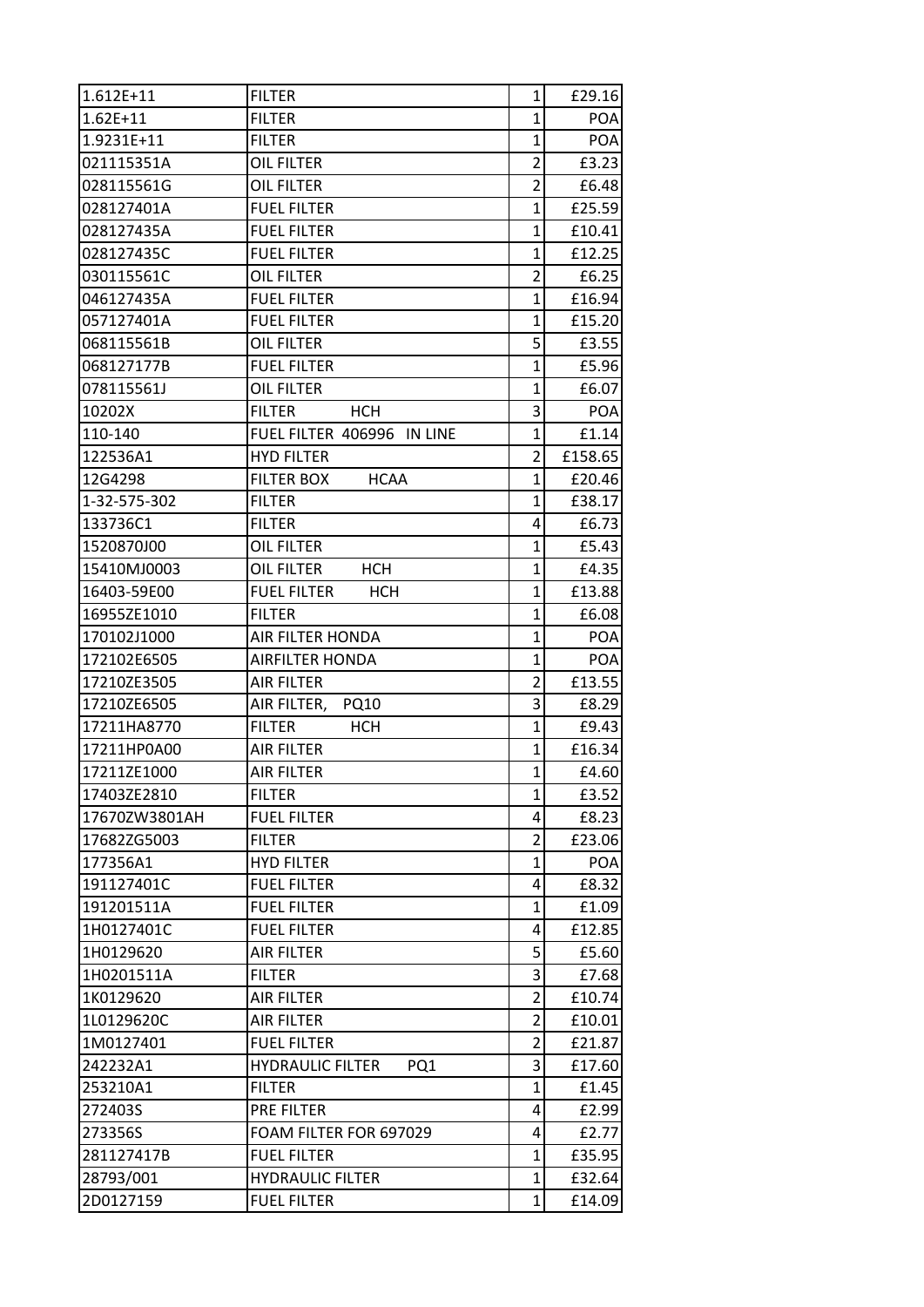| 2D0819638      | <b>CABIN FILTER</b>                  | $\overline{2}$ | £13.00     |
|----------------|--------------------------------------|----------------|------------|
| 3044506R93     | <b>FILTER</b>                        | 1              | £3.69      |
| 3053334R91     | <b>FILTER</b><br><b>HCS</b>          | $\overline{2}$ | £2.64      |
| 3055324R92     | <b>HCS</b><br><b>FILTER</b>          | $\overline{2}$ | £0.91      |
| 3057892R92     | <b>FILTER</b><br><b>HCS</b>          | $\overline{2}$ | £19.26     |
| 3062832R91     | <b>FILTER</b><br><b>HCS</b>          | $\mathbf 1$    | £1.83      |
| 3069087R91     | <b>FILTER</b><br><b>HCS</b>          | 4              | £1.60      |
| 3132195R2      | <b>FILTER</b><br><b>HCS</b>          | 1              | £5.76      |
| 3132797R1      | <b>FILTER</b><br><b>HCS</b>          | $\overline{2}$ | £2.75      |
| 3139076R93     | <b>FILTER</b>                        | 1              | POA        |
| 32/203702      | <b>AIR FILTER</b>                    | $\mathbf 1$    | POA        |
| 3218794R91     | <b>FILTER</b>                        | $\mathbf 1$    | POA        |
| 3221048R1      | <b>FILTER</b><br>HC!P                | $\mathbf 1$    | £6.86      |
| 3224623R1      | <b>FILTER</b>                        | 1              | POA        |
| 3226416R1      | <b>FILTER</b>                        | 1              | £19.42     |
| 35364/002      | 502937<br><b>FILTER</b>              | $\overline{1}$ | £101.54    |
| 35-816296Q2    | <b>FUEL FILTER</b>                   | $\mathbf{1}$   | £3.60      |
| 393266A1       | <b>FILTER</b>                        | $\overline{1}$ | POA        |
| 3A0819644      | <b>FILTER</b>                        | $\overline{2}$ | £10.67     |
| 47 883 03      | <b>KOHLER AIR FILTER</b>             | 3              | £10.14     |
| 60/165         | <b>FILTER</b><br><b>HCH</b>          | $\overline{2}$ | £1.87      |
| 60/469         | <b>FILTER</b><br>HCH                 | $\overline{2}$ | £16.79     |
| 60/470         | <b>3IN FILTER BODY</b><br><b>HCH</b> | $\overline{2}$ | £9.90      |
| 60/471         | <b>3IN FILTER CAP</b><br><b>HCH</b>  | $\overline{2}$ | £3.03      |
| 65126C92       | <b>FILTER</b>                        | 1              | £21.77     |
| 6K0127401G     | <b>FUEL FILTER</b>                   | $\overline{1}$ | <b>POA</b> |
| 6K0129620      | <b>AIR FILTER</b>                    | $\mathbf 1$    | POA        |
| 6N0127401C     | <b>FILTER</b>                        | 4              | £14.01     |
| 6N0127401H     | <b>FUEL FILTER</b>                   | $\mathbf{1}$   | £14.01     |
| 6N0129620      | <b>AIR FILTER</b>                    | 1              | £6.95      |
| 6N0201511A     | <b>FUEL FILTER</b>                   | $\mathbf{1}$   | £5.30      |
| 6Q0127401B     | <b>FUEL FILTER</b>                   | $\overline{2}$ | £16.25     |
| 6Q0201511      | <b>FUEL FILTER</b>                   | $\overline{2}$ | £8.61      |
| 6U0129620      | <b>AIR FILTER</b>                    | 1              | £9.70      |
| 7027-151       | <b>FILTER</b><br><b>HCS</b>          | 3              | £0.55      |
| 7123-620       | <b>FILTER</b><br>HCH                 | 1              | <b>POA</b> |
| 7L6127401H     | <b>FUEL FILTER</b>                   | 4              | £201.71    |
| 7M0129620A     | <b>AIR FILTER</b>                    | 1              | <b>POA</b> |
| 87139-Y2260    | Cabin filter                         | $\mathbf{1}$   | £14.06     |
| 8E0127435B     | <b>FUEL FILTER</b>                   | $\overline{2}$ | £18.30     |
| A173290        | <b>AIR FILTER</b>                    | 3              | £25.48     |
| A173291        | <b>AIR FILTER</b>                    | 1              | £12.46     |
| A77544         | COOLANT FILTER<br><b>PQ12</b>        | 7              | £6.80      |
| AAU6772        | <b>FILTER</b><br>HCH                 | $\overline{2}$ | £6.99      |
| AAU8449        | <b>FILTER</b><br><b>HCAA</b>         | $\overline{2}$ | £4.22      |
| ABU6540        | <b>FILTER</b><br><b>HCH</b>          | 1              | £3.54      |
| <b>ACU1608</b> | <b>FILTER</b><br><b>HCZ</b>          | 1              | £10.05     |
| ACU3731        | <b>AIR FILTER</b><br><b>HCH</b>      | 1              | £20.06     |
| ADH22329       | <b>FILTER</b>                        | 1              | <b>POA</b> |
| AF25337M       | AIR FILTER                           | 1              | £22.74     |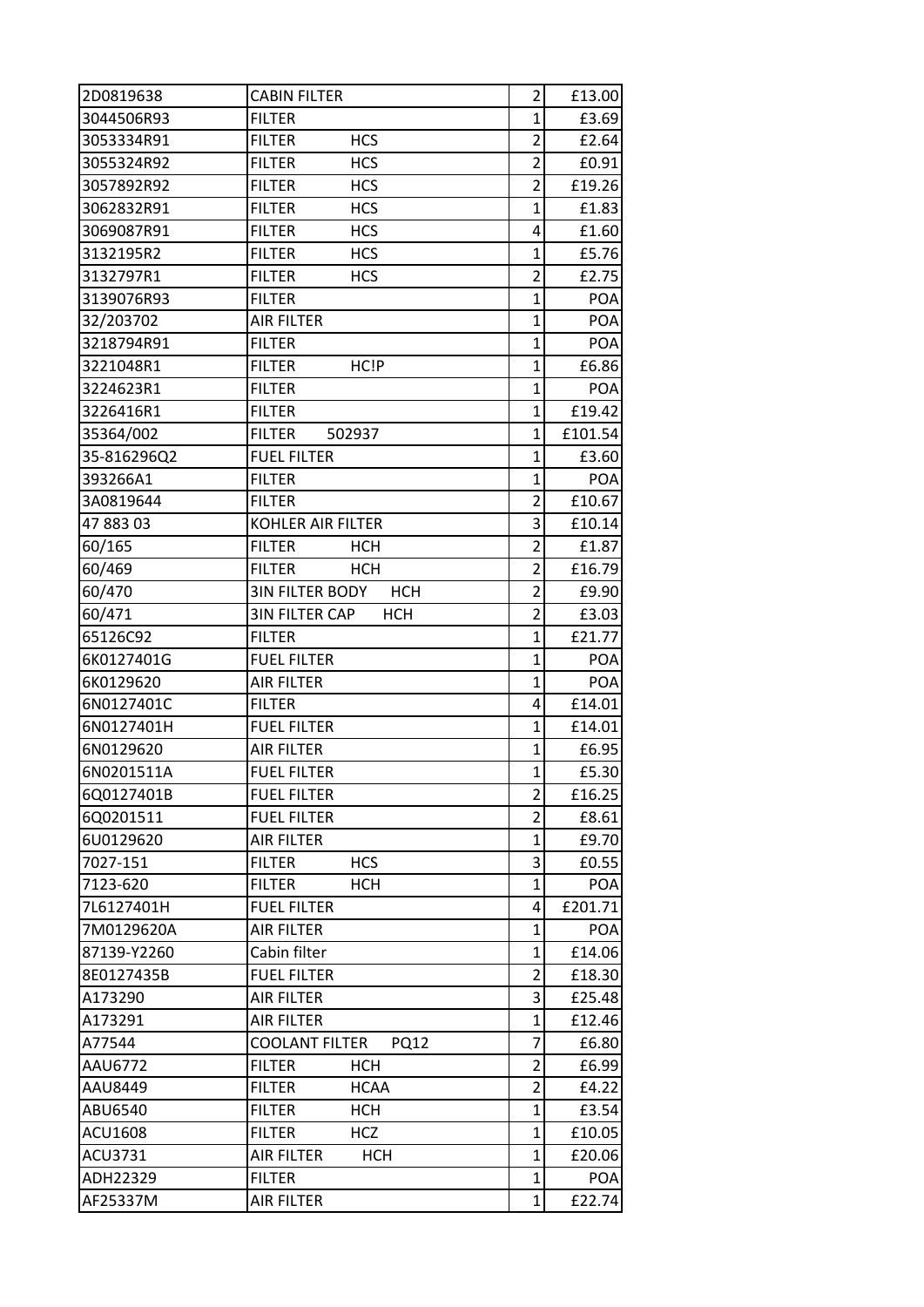| AF2570K        | Air filter                   | $\mathbf{1}$   | £16.82     |
|----------------|------------------------------|----------------|------------|
| AF25741        | Air filter                   | $\mathbf{1}$   | £11.50     |
| <b>BAU4612</b> | <b>FILTER</b><br><b>HCWA</b> | $\mathbf{1}$   | £0.48      |
| C03308638      | <b>FUEL FILTER</b>           | $\mathbf{1}$   | POA        |
| C137A          | <b>FILTER</b><br><b>HCP</b>  | $\overline{2}$ | £11.00     |
| C2192          | <b>AIR FILTER</b>            | $\mathbf{1}$   | POA        |
| C2256          | <b>AIR FILTER</b>            | 1              | POA        |
| C2573          | <b>AIR FILTER</b>            | $\mathbf{1}$   | POA        |
| C2774/2        | AIR FILTER CA5929            | $\mathbf{1}$   | £4.29      |
| C2982          | AIR FILTER CA5658            | $\mathbf{1}$   | £2.59      |
| C3173          | AIR FILTER CA5488            | 1              | £3.84      |
| C35148         | AIR FILTER VOLVO             | $\mathbf{1}$   | POA        |
| C4986A         | <b>FUEL FILTER</b>           | $\mathbf{1}$   | POA        |
| C835           | <b>FILTER</b><br><b>HCP</b>  | 16             | £1.76      |
| C849           | <b>FILTER</b><br><b>HCP</b>  | 6              | £1.76      |
| CA10198        | <b>AIR FILTER</b>            | $\mathbf{1}$   | £6.25      |
| CA159-6102     | <b>FILTER</b>                | 1              | £11.66     |
| CA2729         | <b>FILTER</b>                | $\mathbf{1}$   | £2.21      |
| CA3118         | <b>FILTER</b>                | $\mathbf{1}$   | £2.32      |
| CA3174B        | <b>FILTER</b>                | $\mathbf{1}$   | £4.58      |
| CA3229         | <b>FILTER</b><br><b>HCP</b>  | $\overline{2}$ | £11.11     |
| CA3333         | <b>FILTER</b>                | $\overline{2}$ | £2.78      |
| CA4309         | <b>FILTER</b>                | $\mathbf{1}$   | £3.75      |
| CA4385         | <b>FILTER</b>                | 1              | £2.68      |
| CA4760         | <b>FILTER</b>                | $\mathbf{1}$   | £5.87      |
| CA5160         | <b>FILTER</b>                | $\mathbf 1$    | £2.73      |
| CA5209         | <b>AIR FILTER</b>            | 1              | £5.75      |
| CA5229         | AIR FILTER C18121            | $\mathbf{1}$   | £5.36      |
| CA523          | <b>FILTER</b><br><b>HCP</b>  | 4              | £11.00     |
| CA5309         | <b>FILTER</b>                | 1              | £5.03      |
| CA5456         | <b>FILTER</b>                | $\mathbf{1}$   | £4.35      |
| CA5468         | <b>AIR FILTER</b>            | 1              | £7.28      |
| CA5492         | <b>FRAM AIR FILTER</b>       | 1              | <b>POA</b> |
| CA5494         | AIR FILTER C40107            | $\mathbf{1}$   | £3.56      |
| CA5554         | AIR FILTER C3377             | 1              | £4.73      |
| CA6545         | AIR FILTER                   | 1              | £8.58      |
| CFA9533        | POLLEN FILTER                | 1              | £7.02      |
| CL00689460     | <b>AERATION FILTER</b>       | 1              | £127.83    |
| CL00712422     | <b>FILTER ELEMENT</b>        | $\mathbf{1}$   | £58.81     |
| CL00715251     | <b>AIR FILTER</b>            | 4              | £17.83     |
| CL0077445.0    | <b>FILTER</b>                | $\overline{2}$ | £6.69      |
| CL011350420    | <b>FUEL FILTER</b>           | 2              | <b>POA</b> |
| CL01335291     | OIL FILTER                   | $\mathbf{1}$   | £9.99      |
| CL01420640     | <b>OIL FILTER</b>            | 1              | £15.77     |
| CL01472220     | OIL FILTER                   | 2              | £7.67      |
| CL03016440     | <b>FUEL FILTER</b>           | 1              | £59.76     |
| CL03174370     | <b>TRANSMISSION FILTER</b>   | 1              | £88.56     |
| CL03176990     | TARGO HYD FILTER             | $\mathbf{1}$   | £83.55     |
| CL03188260     | <b>AIR FILTER</b>            | $\overline{2}$ | £20.86     |
| CL03229990     | <b>FILTER</b>                | $\mathbf{1}$   | £0.97      |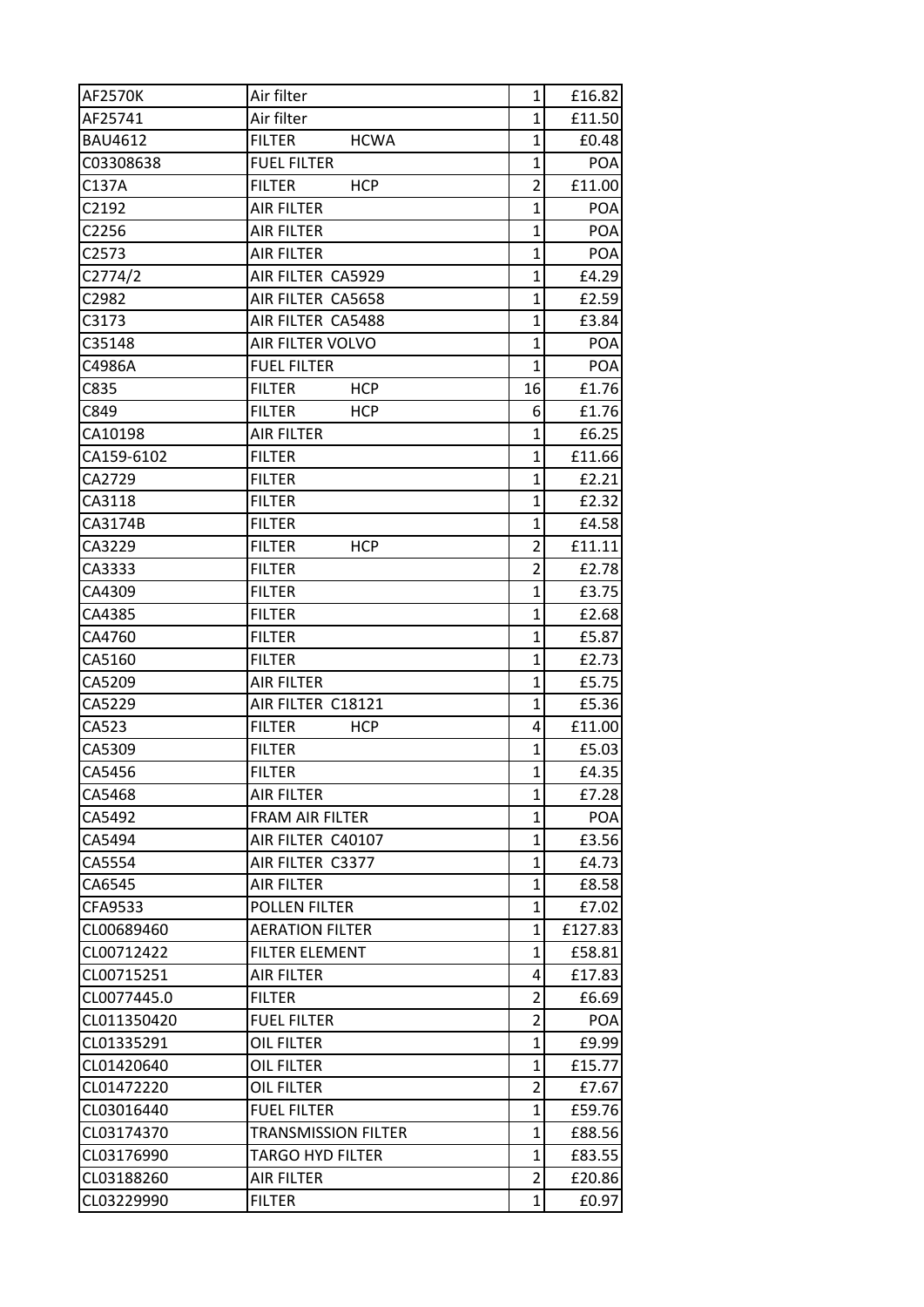| CL03270240     | <b>FILTER</b>                     | 1              | £11.30     |
|----------------|-----------------------------------|----------------|------------|
| CL05459530     | OIL FILTER TUCANO 430             | $\overline{2}$ | £11.83     |
| CL05459931     | <b>AIR FILTER</b>                 | $\mathbf{1}$   | £67.03     |
| CL05459941     | <b>FILTER CARTRIDGE</b>           | $\mathbf{1}$   | £63.82     |
| CL05646982     | POCKET FILTER TUCANO 430          | $\overline{2}$ | £24.06     |
| CL06005022974  | <b>HYDRAULIC FILTER</b>           | $\overline{2}$ | £43.32     |
| CL06005029007  | <b>CAB FILTER</b>                 | $\overline{2}$ | £19.48     |
| CL06495001     | <b>FUEL FILTER</b>                | $\mathbf{1}$   | £15.66     |
| CL07719540     | <b>RETURN FUEL FILTER</b>         | $\mathbf{1}$   | £60.05     |
| CL07719570     | TUCANO 430 FILTER ELEMENT         | $\mathbf{1}$   | £36.86     |
| CL07983180     | <b>FUEL FILTER</b>                | $\overline{2}$ | £11.87     |
| CL07983190     | TUCANO 430 FUEL FILTER            | $\overline{2}$ | £4.30      |
| CL08232220     | <b>FILTER</b>                     | $\mathbf{1}$   | £34.52     |
| CL08248360     | <b>HYDRAULIC FILTER</b>           | $\mathbf{1}$   | £10.93     |
| CU3308638      | <b>FUEL FILTER</b><br><b>HCJB</b> | $\mathbf{1}$   | £13.02     |
| D145357        | <b>FILTER</b>                     | $\mathbf{1}$   | £3.42      |
| DBP7243        | <b>FILTER</b><br><b>HCAA</b>      | $\overline{1}$ | £2.86      |
| DFF053002      | <b>FUEL FILTER</b>                | $\mathbf{1}$   | £17.53     |
| DGA091001      | POLLEN FILTER                     | $\overline{1}$ | £5.90      |
| ECP111         | <b>FUEL FILTER</b><br><b>HCRC</b> | $\overline{1}$ | £6.77      |
| EFG316         | <b>FUEL FILTER</b>                | $\mathbf{1}$   | <b>POA</b> |
| <b>ERC3209</b> | <b>FILTER</b>                     | $\overline{1}$ | £1.07      |
| ERR5542        | <b>OIL FILTER</b><br><b>JDC</b>   | $\overline{1}$ | £4.42      |
| ESR2623        | AIR FILTER -                      | $\overline{2}$ | £13.45     |
| FDA5262        | <b>FILTER ASSY</b><br><b>HCH</b>  | $\overline{2}$ | £1.72      |
| $G12-1$        | <b>FUEL FILTER</b>                | $\overline{2}$ | POA        |
| G5773          | FUEL FILTER FIG7036               | $\mathbf{1}$   | £11.01     |
| GFE1007        | <b>FILTER</b><br><b>HCJH</b>      | $\mathbf{1}$   | £4.24      |
| GFE1008        | AIR FILTER<br>PH                  | $\overline{1}$ | £2.61      |
| GFE101         | <b>FILTER</b>                     | $\mathbf{1}$   | £3.15      |
| GFE1019        | <b>FILTER</b>                     | $\mathbf{1}$   | f3.21      |
| GFE1037        | <b>FILTER</b><br><b>HCJH</b>      | $\overline{2}$ | £4.57      |
| GFE1042        | <b>FILTER</b><br><b>HCJH</b>      | 1              | £3.95      |
| GFE1047        | <b>FILTER</b><br><b>HCVH</b>      | 3              | £5.34      |
| GFE1052        | <b>FILTER</b>                     | $\mathbf{1}$   | £4.24      |
| GFE1059        | <b>FILTER</b>                     | $\mathbf{1}$   | £5.75      |
| GFE1064        | <b>HCJH</b><br><b>FILTER</b>      | $\mathbf 1$    | £3.72      |
| GFE1068        | <b>FILTER</b><br><b>HCJH</b>      | 1              | £3.33      |
| GFE1072        | <b>FILTER</b><br><b>HCJH</b>      | $\overline{2}$ | £4.24      |
| GFE1081        | <b>AIR FILTER</b><br><b>HCVH</b>  | 1              | £5.07      |
| GFE1107        | <b>FILTER</b><br><b>HCJH</b>      | $\mathbf{1}$   | £10.48     |
| GFE111         | <b>FILTER</b><br><b>HCJK</b>      | $\overline{1}$ | £3.33      |
| GFE1112        | <b>AIR FILTER</b>                 | 1              | £8.21      |
| GFE1113        | <b>FILTER</b>                     | $\overline{2}$ | £3.26      |
| GFE1117        | <b>AIR FILTER</b><br>JH           | $\overline{2}$ | £3.44      |
| GFE1120        | <b>FILTER</b><br>JH               | $\mathbf{1}$   | £5.23      |
| GFE1123        | AIR FILTER.<br>JH                 | 1              | £9.74      |
| GFE1129        | AIR FILTER:<br>JH                 | $\mathbf{1}$   | £4.90      |
| GFE1136        | <b>AIR FILTER</b>                 | $\mathbf{1}$   | <b>POA</b> |
| GFE1138        | <b>FILTER</b>                     | $\mathbf{1}$   | £7.11      |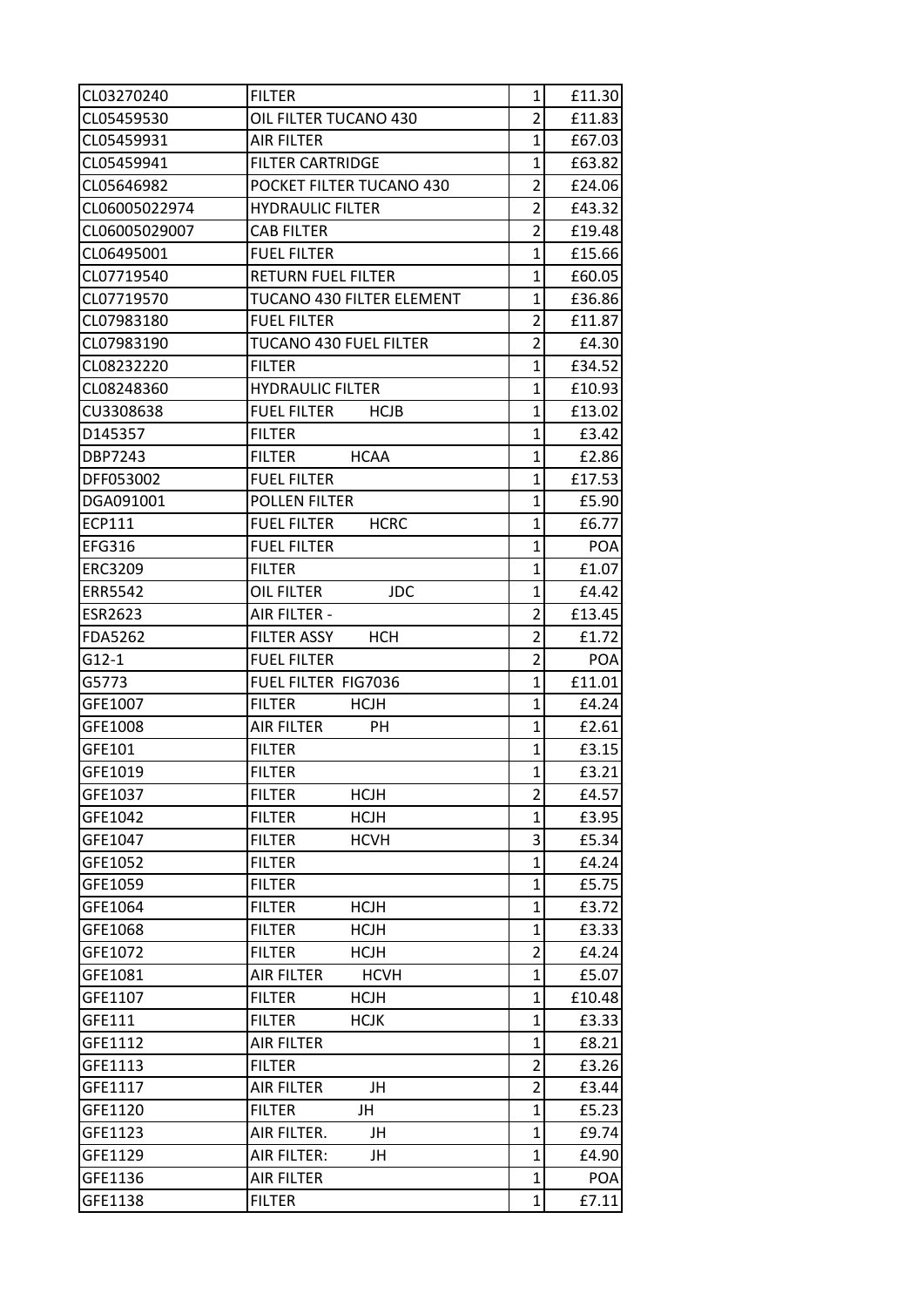| <b>FILTER</b><br>1<br>£4.28<br>GFE130<br><b>FILTER</b><br>GFE147<br><b>HCJK</b><br>$\mathbf{1}$<br>E2.54<br>£1.65<br>GFE173<br><b>OIL FILTER</b><br>$\mathbf{1}$<br>POA<br>GFE174<br><b>OIL FILTER</b><br>1<br><b>FILTER</b><br>$\mathbf{1}$<br>GFE180<br>£5.01<br>$\mathbf{1}$<br><b>FILTER</b><br><b>POA</b><br>GFE198<br>GFE2002<br><b>AIR FILTER</b><br>$\mathbf{1}$<br><b>HCVA</b><br>£5.47<br>$\mathbf{1}$<br>£2.68<br>GFE2010<br>AIR FILTER $=$<br>JH<br>GFE2042<br><b>AIR FILTER</b><br><b>HCVH</b><br>$\mathbf{1}$<br>£2.28<br>GFE2045<br><b>AIR FILTER</b><br><b>HCVH</b><br>$\mathbf{1}$<br>£2.90<br>$\mathbf{1}$<br>£3.48<br>GFE2051<br><b>AIR FILTER</b><br>HCPH<br>GFE2057<br><b>AIR FILTER</b><br>$\mathbf{1}$<br>£2.77<br><b>HCVH</b><br>$\mathbf{1}$<br>GFE2064<br><b>AIR FILTER</b><br>£3.00<br><b>HCVH</b><br>1<br>GFE2071<br><b>AIR FILTER</b><br><b>HCVH</b><br>£1.52<br>$\mathbf{1}$<br>£1.52<br>GFE2073<br><b>AIR FILTER</b><br><b>HCVH</b><br>1<br>GFE2075<br><b>AIR FILTER</b><br><b>HCEL</b><br>£3.19<br>$\mathbf{1}$<br>GFE2137<br><b>AIR FILTER</b><br>E3.61<br><b>HCVH</b><br>$\mathbf{1}$<br><b>AIR FILTER</b><br>GFE2171<br><b>HCEL</b><br>£6.12<br>$\mathbf{1}$<br>GFE2182<br>AIR FILTER;<br>JH<br>E4.64<br><b>HCVL</b><br>$\mathbf{1}$<br>£2.29<br>GFE220<br>OIL FILTER<br>GFE2211<br>$\overline{1}$<br><b>AIR FILTER</b><br>£5.47<br>$\overline{2}$<br>GFE2223<br>£7.72<br>AIR FILTER:<br>KN<br><b>FILTER</b><br>POA<br>GFE2224<br>1<br>$\overline{2}$<br>GFE2227<br><b>AIR FILTER</b><br>£6.11<br>$\overline{2}$<br>GFE2267<br><b>AIR FILTER</b><br><b>POA</b><br>$\overline{2}$<br>GFE227<br><b>OIL FILTER</b><br>E2.71<br><b>HCJK</b><br>$\mathbf{1}$<br>GFE2314<br><b>FILTER</b><br>EL<br>£9.76<br>1<br>GFE2358<br><b>AIR FILTER</b><br>£20.63<br>GFE2359<br>AIR FILTER:<br>1<br>$\overline{2}$<br>GFE239<br>OIL FILTER<br>GFE2414<br>AIR FILTER:<br>1<br>£3.54<br>JH<br>£5.76<br>GFE2415<br>AIR FILTER,<br>$\mathbf{1}$<br>GFE2535<br><b>AIR FILTER</b><br>$\mathbf{1}$<br>POA<br><b>FILTER</b><br>GFE2618<br>$\mathbf{1}$<br>£8.36<br>GFE2620<br><b>FILTER</b><br>POA<br>1<br><b>FILTER</b><br>GFE283<br>$\mathbf{1}$<br><b>POA</b><br>OIL FILTER;<br>JK<br>1<br>£4.22<br>GFE295<br>POLLEN FILTER<br>3<br>GFE2962<br>£10.81<br>£4.41<br>GFE298<br><b>FILTER</b><br>VA<br>1<br>GFE303<br>OIL FILTER<br>VL<br>1<br>£5.09<br><b>FILTER</b><br>EL.<br>1<br>GFE349<br>£7.27<br>GFE362<br>OIL FILTER<br>KN.<br>1<br>£14.29<br><b>FILTER</b><br>$\overline{2}$<br>GFE373<br>£2.15<br>2<br><b>FILTER</b><br>£2.57<br>GFE403.<br>GFE484<br><b>OIL FILTER</b><br>2<br>£3.39<br><b>FUEL FILTER</b><br>$\mathbf{1}$<br>POA<br>GFE5306<br>GFE5310<br><b>FUEL FILTER</b><br>$\mathbf{1}$<br>£21.86<br>NP.<br>GFE5315<br><b>FILTER</b><br>POA<br>1 | GFE128  | <b>OIL FILTER</b>      | $1\vert$ | £2.63 |
|-----------------------------------------------------------------------------------------------------------------------------------------------------------------------------------------------------------------------------------------------------------------------------------------------------------------------------------------------------------------------------------------------------------------------------------------------------------------------------------------------------------------------------------------------------------------------------------------------------------------------------------------------------------------------------------------------------------------------------------------------------------------------------------------------------------------------------------------------------------------------------------------------------------------------------------------------------------------------------------------------------------------------------------------------------------------------------------------------------------------------------------------------------------------------------------------------------------------------------------------------------------------------------------------------------------------------------------------------------------------------------------------------------------------------------------------------------------------------------------------------------------------------------------------------------------------------------------------------------------------------------------------------------------------------------------------------------------------------------------------------------------------------------------------------------------------------------------------------------------------------------------------------------------------------------------------------------------------------------------------------------------------------------------------------------------------------------------------------------------------------------------------------------------------------------------------------------------------------------------------------------------------------------------------------------------------------------------------------------------------------------------------------------------------------------------------------------------------------------------------------------------------------------------------------------------------------------------------------------------------------------------------------------------------------------------------------------------------------------------------------------------------------------|---------|------------------------|----------|-------|
|                                                                                                                                                                                                                                                                                                                                                                                                                                                                                                                                                                                                                                                                                                                                                                                                                                                                                                                                                                                                                                                                                                                                                                                                                                                                                                                                                                                                                                                                                                                                                                                                                                                                                                                                                                                                                                                                                                                                                                                                                                                                                                                                                                                                                                                                                                                                                                                                                                                                                                                                                                                                                                                                                                                                                                             |         |                        |          |       |
|                                                                                                                                                                                                                                                                                                                                                                                                                                                                                                                                                                                                                                                                                                                                                                                                                                                                                                                                                                                                                                                                                                                                                                                                                                                                                                                                                                                                                                                                                                                                                                                                                                                                                                                                                                                                                                                                                                                                                                                                                                                                                                                                                                                                                                                                                                                                                                                                                                                                                                                                                                                                                                                                                                                                                                             |         |                        |          |       |
| £8.84                                                                                                                                                                                                                                                                                                                                                                                                                                                                                                                                                                                                                                                                                                                                                                                                                                                                                                                                                                                                                                                                                                                                                                                                                                                                                                                                                                                                                                                                                                                                                                                                                                                                                                                                                                                                                                                                                                                                                                                                                                                                                                                                                                                                                                                                                                                                                                                                                                                                                                                                                                                                                                                                                                                                                                       |         |                        |          |       |
| <b>POA</b>                                                                                                                                                                                                                                                                                                                                                                                                                                                                                                                                                                                                                                                                                                                                                                                                                                                                                                                                                                                                                                                                                                                                                                                                                                                                                                                                                                                                                                                                                                                                                                                                                                                                                                                                                                                                                                                                                                                                                                                                                                                                                                                                                                                                                                                                                                                                                                                                                                                                                                                                                                                                                                                                                                                                                                  |         |                        |          |       |
|                                                                                                                                                                                                                                                                                                                                                                                                                                                                                                                                                                                                                                                                                                                                                                                                                                                                                                                                                                                                                                                                                                                                                                                                                                                                                                                                                                                                                                                                                                                                                                                                                                                                                                                                                                                                                                                                                                                                                                                                                                                                                                                                                                                                                                                                                                                                                                                                                                                                                                                                                                                                                                                                                                                                                                             |         |                        |          |       |
|                                                                                                                                                                                                                                                                                                                                                                                                                                                                                                                                                                                                                                                                                                                                                                                                                                                                                                                                                                                                                                                                                                                                                                                                                                                                                                                                                                                                                                                                                                                                                                                                                                                                                                                                                                                                                                                                                                                                                                                                                                                                                                                                                                                                                                                                                                                                                                                                                                                                                                                                                                                                                                                                                                                                                                             |         |                        |          |       |
|                                                                                                                                                                                                                                                                                                                                                                                                                                                                                                                                                                                                                                                                                                                                                                                                                                                                                                                                                                                                                                                                                                                                                                                                                                                                                                                                                                                                                                                                                                                                                                                                                                                                                                                                                                                                                                                                                                                                                                                                                                                                                                                                                                                                                                                                                                                                                                                                                                                                                                                                                                                                                                                                                                                                                                             |         |                        |          |       |
|                                                                                                                                                                                                                                                                                                                                                                                                                                                                                                                                                                                                                                                                                                                                                                                                                                                                                                                                                                                                                                                                                                                                                                                                                                                                                                                                                                                                                                                                                                                                                                                                                                                                                                                                                                                                                                                                                                                                                                                                                                                                                                                                                                                                                                                                                                                                                                                                                                                                                                                                                                                                                                                                                                                                                                             |         |                        |          |       |
|                                                                                                                                                                                                                                                                                                                                                                                                                                                                                                                                                                                                                                                                                                                                                                                                                                                                                                                                                                                                                                                                                                                                                                                                                                                                                                                                                                                                                                                                                                                                                                                                                                                                                                                                                                                                                                                                                                                                                                                                                                                                                                                                                                                                                                                                                                                                                                                                                                                                                                                                                                                                                                                                                                                                                                             |         |                        |          |       |
|                                                                                                                                                                                                                                                                                                                                                                                                                                                                                                                                                                                                                                                                                                                                                                                                                                                                                                                                                                                                                                                                                                                                                                                                                                                                                                                                                                                                                                                                                                                                                                                                                                                                                                                                                                                                                                                                                                                                                                                                                                                                                                                                                                                                                                                                                                                                                                                                                                                                                                                                                                                                                                                                                                                                                                             |         |                        |          |       |
|                                                                                                                                                                                                                                                                                                                                                                                                                                                                                                                                                                                                                                                                                                                                                                                                                                                                                                                                                                                                                                                                                                                                                                                                                                                                                                                                                                                                                                                                                                                                                                                                                                                                                                                                                                                                                                                                                                                                                                                                                                                                                                                                                                                                                                                                                                                                                                                                                                                                                                                                                                                                                                                                                                                                                                             |         |                        |          |       |
|                                                                                                                                                                                                                                                                                                                                                                                                                                                                                                                                                                                                                                                                                                                                                                                                                                                                                                                                                                                                                                                                                                                                                                                                                                                                                                                                                                                                                                                                                                                                                                                                                                                                                                                                                                                                                                                                                                                                                                                                                                                                                                                                                                                                                                                                                                                                                                                                                                                                                                                                                                                                                                                                                                                                                                             |         |                        |          |       |
|                                                                                                                                                                                                                                                                                                                                                                                                                                                                                                                                                                                                                                                                                                                                                                                                                                                                                                                                                                                                                                                                                                                                                                                                                                                                                                                                                                                                                                                                                                                                                                                                                                                                                                                                                                                                                                                                                                                                                                                                                                                                                                                                                                                                                                                                                                                                                                                                                                                                                                                                                                                                                                                                                                                                                                             |         |                        |          |       |
|                                                                                                                                                                                                                                                                                                                                                                                                                                                                                                                                                                                                                                                                                                                                                                                                                                                                                                                                                                                                                                                                                                                                                                                                                                                                                                                                                                                                                                                                                                                                                                                                                                                                                                                                                                                                                                                                                                                                                                                                                                                                                                                                                                                                                                                                                                                                                                                                                                                                                                                                                                                                                                                                                                                                                                             |         |                        |          |       |
|                                                                                                                                                                                                                                                                                                                                                                                                                                                                                                                                                                                                                                                                                                                                                                                                                                                                                                                                                                                                                                                                                                                                                                                                                                                                                                                                                                                                                                                                                                                                                                                                                                                                                                                                                                                                                                                                                                                                                                                                                                                                                                                                                                                                                                                                                                                                                                                                                                                                                                                                                                                                                                                                                                                                                                             |         |                        |          |       |
|                                                                                                                                                                                                                                                                                                                                                                                                                                                                                                                                                                                                                                                                                                                                                                                                                                                                                                                                                                                                                                                                                                                                                                                                                                                                                                                                                                                                                                                                                                                                                                                                                                                                                                                                                                                                                                                                                                                                                                                                                                                                                                                                                                                                                                                                                                                                                                                                                                                                                                                                                                                                                                                                                                                                                                             |         |                        |          |       |
|                                                                                                                                                                                                                                                                                                                                                                                                                                                                                                                                                                                                                                                                                                                                                                                                                                                                                                                                                                                                                                                                                                                                                                                                                                                                                                                                                                                                                                                                                                                                                                                                                                                                                                                                                                                                                                                                                                                                                                                                                                                                                                                                                                                                                                                                                                                                                                                                                                                                                                                                                                                                                                                                                                                                                                             |         |                        |          |       |
|                                                                                                                                                                                                                                                                                                                                                                                                                                                                                                                                                                                                                                                                                                                                                                                                                                                                                                                                                                                                                                                                                                                                                                                                                                                                                                                                                                                                                                                                                                                                                                                                                                                                                                                                                                                                                                                                                                                                                                                                                                                                                                                                                                                                                                                                                                                                                                                                                                                                                                                                                                                                                                                                                                                                                                             |         |                        |          |       |
|                                                                                                                                                                                                                                                                                                                                                                                                                                                                                                                                                                                                                                                                                                                                                                                                                                                                                                                                                                                                                                                                                                                                                                                                                                                                                                                                                                                                                                                                                                                                                                                                                                                                                                                                                                                                                                                                                                                                                                                                                                                                                                                                                                                                                                                                                                                                                                                                                                                                                                                                                                                                                                                                                                                                                                             |         |                        |          |       |
|                                                                                                                                                                                                                                                                                                                                                                                                                                                                                                                                                                                                                                                                                                                                                                                                                                                                                                                                                                                                                                                                                                                                                                                                                                                                                                                                                                                                                                                                                                                                                                                                                                                                                                                                                                                                                                                                                                                                                                                                                                                                                                                                                                                                                                                                                                                                                                                                                                                                                                                                                                                                                                                                                                                                                                             |         |                        |          |       |
|                                                                                                                                                                                                                                                                                                                                                                                                                                                                                                                                                                                                                                                                                                                                                                                                                                                                                                                                                                                                                                                                                                                                                                                                                                                                                                                                                                                                                                                                                                                                                                                                                                                                                                                                                                                                                                                                                                                                                                                                                                                                                                                                                                                                                                                                                                                                                                                                                                                                                                                                                                                                                                                                                                                                                                             |         |                        |          |       |
|                                                                                                                                                                                                                                                                                                                                                                                                                                                                                                                                                                                                                                                                                                                                                                                                                                                                                                                                                                                                                                                                                                                                                                                                                                                                                                                                                                                                                                                                                                                                                                                                                                                                                                                                                                                                                                                                                                                                                                                                                                                                                                                                                                                                                                                                                                                                                                                                                                                                                                                                                                                                                                                                                                                                                                             |         |                        |          |       |
|                                                                                                                                                                                                                                                                                                                                                                                                                                                                                                                                                                                                                                                                                                                                                                                                                                                                                                                                                                                                                                                                                                                                                                                                                                                                                                                                                                                                                                                                                                                                                                                                                                                                                                                                                                                                                                                                                                                                                                                                                                                                                                                                                                                                                                                                                                                                                                                                                                                                                                                                                                                                                                                                                                                                                                             |         |                        |          |       |
|                                                                                                                                                                                                                                                                                                                                                                                                                                                                                                                                                                                                                                                                                                                                                                                                                                                                                                                                                                                                                                                                                                                                                                                                                                                                                                                                                                                                                                                                                                                                                                                                                                                                                                                                                                                                                                                                                                                                                                                                                                                                                                                                                                                                                                                                                                                                                                                                                                                                                                                                                                                                                                                                                                                                                                             |         |                        |          |       |
|                                                                                                                                                                                                                                                                                                                                                                                                                                                                                                                                                                                                                                                                                                                                                                                                                                                                                                                                                                                                                                                                                                                                                                                                                                                                                                                                                                                                                                                                                                                                                                                                                                                                                                                                                                                                                                                                                                                                                                                                                                                                                                                                                                                                                                                                                                                                                                                                                                                                                                                                                                                                                                                                                                                                                                             |         |                        |          |       |
|                                                                                                                                                                                                                                                                                                                                                                                                                                                                                                                                                                                                                                                                                                                                                                                                                                                                                                                                                                                                                                                                                                                                                                                                                                                                                                                                                                                                                                                                                                                                                                                                                                                                                                                                                                                                                                                                                                                                                                                                                                                                                                                                                                                                                                                                                                                                                                                                                                                                                                                                                                                                                                                                                                                                                                             |         |                        |          |       |
|                                                                                                                                                                                                                                                                                                                                                                                                                                                                                                                                                                                                                                                                                                                                                                                                                                                                                                                                                                                                                                                                                                                                                                                                                                                                                                                                                                                                                                                                                                                                                                                                                                                                                                                                                                                                                                                                                                                                                                                                                                                                                                                                                                                                                                                                                                                                                                                                                                                                                                                                                                                                                                                                                                                                                                             |         |                        |          |       |
|                                                                                                                                                                                                                                                                                                                                                                                                                                                                                                                                                                                                                                                                                                                                                                                                                                                                                                                                                                                                                                                                                                                                                                                                                                                                                                                                                                                                                                                                                                                                                                                                                                                                                                                                                                                                                                                                                                                                                                                                                                                                                                                                                                                                                                                                                                                                                                                                                                                                                                                                                                                                                                                                                                                                                                             |         |                        |          |       |
|                                                                                                                                                                                                                                                                                                                                                                                                                                                                                                                                                                                                                                                                                                                                                                                                                                                                                                                                                                                                                                                                                                                                                                                                                                                                                                                                                                                                                                                                                                                                                                                                                                                                                                                                                                                                                                                                                                                                                                                                                                                                                                                                                                                                                                                                                                                                                                                                                                                                                                                                                                                                                                                                                                                                                                             |         |                        |          |       |
|                                                                                                                                                                                                                                                                                                                                                                                                                                                                                                                                                                                                                                                                                                                                                                                                                                                                                                                                                                                                                                                                                                                                                                                                                                                                                                                                                                                                                                                                                                                                                                                                                                                                                                                                                                                                                                                                                                                                                                                                                                                                                                                                                                                                                                                                                                                                                                                                                                                                                                                                                                                                                                                                                                                                                                             |         |                        |          |       |
|                                                                                                                                                                                                                                                                                                                                                                                                                                                                                                                                                                                                                                                                                                                                                                                                                                                                                                                                                                                                                                                                                                                                                                                                                                                                                                                                                                                                                                                                                                                                                                                                                                                                                                                                                                                                                                                                                                                                                                                                                                                                                                                                                                                                                                                                                                                                                                                                                                                                                                                                                                                                                                                                                                                                                                             |         |                        |          |       |
|                                                                                                                                                                                                                                                                                                                                                                                                                                                                                                                                                                                                                                                                                                                                                                                                                                                                                                                                                                                                                                                                                                                                                                                                                                                                                                                                                                                                                                                                                                                                                                                                                                                                                                                                                                                                                                                                                                                                                                                                                                                                                                                                                                                                                                                                                                                                                                                                                                                                                                                                                                                                                                                                                                                                                                             |         |                        |          |       |
|                                                                                                                                                                                                                                                                                                                                                                                                                                                                                                                                                                                                                                                                                                                                                                                                                                                                                                                                                                                                                                                                                                                                                                                                                                                                                                                                                                                                                                                                                                                                                                                                                                                                                                                                                                                                                                                                                                                                                                                                                                                                                                                                                                                                                                                                                                                                                                                                                                                                                                                                                                                                                                                                                                                                                                             |         |                        |          |       |
|                                                                                                                                                                                                                                                                                                                                                                                                                                                                                                                                                                                                                                                                                                                                                                                                                                                                                                                                                                                                                                                                                                                                                                                                                                                                                                                                                                                                                                                                                                                                                                                                                                                                                                                                                                                                                                                                                                                                                                                                                                                                                                                                                                                                                                                                                                                                                                                                                                                                                                                                                                                                                                                                                                                                                                             |         |                        |          |       |
|                                                                                                                                                                                                                                                                                                                                                                                                                                                                                                                                                                                                                                                                                                                                                                                                                                                                                                                                                                                                                                                                                                                                                                                                                                                                                                                                                                                                                                                                                                                                                                                                                                                                                                                                                                                                                                                                                                                                                                                                                                                                                                                                                                                                                                                                                                                                                                                                                                                                                                                                                                                                                                                                                                                                                                             |         |                        |          |       |
|                                                                                                                                                                                                                                                                                                                                                                                                                                                                                                                                                                                                                                                                                                                                                                                                                                                                                                                                                                                                                                                                                                                                                                                                                                                                                                                                                                                                                                                                                                                                                                                                                                                                                                                                                                                                                                                                                                                                                                                                                                                                                                                                                                                                                                                                                                                                                                                                                                                                                                                                                                                                                                                                                                                                                                             |         |                        |          |       |
|                                                                                                                                                                                                                                                                                                                                                                                                                                                                                                                                                                                                                                                                                                                                                                                                                                                                                                                                                                                                                                                                                                                                                                                                                                                                                                                                                                                                                                                                                                                                                                                                                                                                                                                                                                                                                                                                                                                                                                                                                                                                                                                                                                                                                                                                                                                                                                                                                                                                                                                                                                                                                                                                                                                                                                             |         |                        |          |       |
|                                                                                                                                                                                                                                                                                                                                                                                                                                                                                                                                                                                                                                                                                                                                                                                                                                                                                                                                                                                                                                                                                                                                                                                                                                                                                                                                                                                                                                                                                                                                                                                                                                                                                                                                                                                                                                                                                                                                                                                                                                                                                                                                                                                                                                                                                                                                                                                                                                                                                                                                                                                                                                                                                                                                                                             |         |                        |          |       |
|                                                                                                                                                                                                                                                                                                                                                                                                                                                                                                                                                                                                                                                                                                                                                                                                                                                                                                                                                                                                                                                                                                                                                                                                                                                                                                                                                                                                                                                                                                                                                                                                                                                                                                                                                                                                                                                                                                                                                                                                                                                                                                                                                                                                                                                                                                                                                                                                                                                                                                                                                                                                                                                                                                                                                                             |         |                        |          |       |
|                                                                                                                                                                                                                                                                                                                                                                                                                                                                                                                                                                                                                                                                                                                                                                                                                                                                                                                                                                                                                                                                                                                                                                                                                                                                                                                                                                                                                                                                                                                                                                                                                                                                                                                                                                                                                                                                                                                                                                                                                                                                                                                                                                                                                                                                                                                                                                                                                                                                                                                                                                                                                                                                                                                                                                             |         |                        |          |       |
|                                                                                                                                                                                                                                                                                                                                                                                                                                                                                                                                                                                                                                                                                                                                                                                                                                                                                                                                                                                                                                                                                                                                                                                                                                                                                                                                                                                                                                                                                                                                                                                                                                                                                                                                                                                                                                                                                                                                                                                                                                                                                                                                                                                                                                                                                                                                                                                                                                                                                                                                                                                                                                                                                                                                                                             |         |                        |          |       |
|                                                                                                                                                                                                                                                                                                                                                                                                                                                                                                                                                                                                                                                                                                                                                                                                                                                                                                                                                                                                                                                                                                                                                                                                                                                                                                                                                                                                                                                                                                                                                                                                                                                                                                                                                                                                                                                                                                                                                                                                                                                                                                                                                                                                                                                                                                                                                                                                                                                                                                                                                                                                                                                                                                                                                                             |         |                        |          |       |
|                                                                                                                                                                                                                                                                                                                                                                                                                                                                                                                                                                                                                                                                                                                                                                                                                                                                                                                                                                                                                                                                                                                                                                                                                                                                                                                                                                                                                                                                                                                                                                                                                                                                                                                                                                                                                                                                                                                                                                                                                                                                                                                                                                                                                                                                                                                                                                                                                                                                                                                                                                                                                                                                                                                                                                             |         |                        |          |       |
|                                                                                                                                                                                                                                                                                                                                                                                                                                                                                                                                                                                                                                                                                                                                                                                                                                                                                                                                                                                                                                                                                                                                                                                                                                                                                                                                                                                                                                                                                                                                                                                                                                                                                                                                                                                                                                                                                                                                                                                                                                                                                                                                                                                                                                                                                                                                                                                                                                                                                                                                                                                                                                                                                                                                                                             |         |                        |          |       |
|                                                                                                                                                                                                                                                                                                                                                                                                                                                                                                                                                                                                                                                                                                                                                                                                                                                                                                                                                                                                                                                                                                                                                                                                                                                                                                                                                                                                                                                                                                                                                                                                                                                                                                                                                                                                                                                                                                                                                                                                                                                                                                                                                                                                                                                                                                                                                                                                                                                                                                                                                                                                                                                                                                                                                                             |         |                        |          |       |
|                                                                                                                                                                                                                                                                                                                                                                                                                                                                                                                                                                                                                                                                                                                                                                                                                                                                                                                                                                                                                                                                                                                                                                                                                                                                                                                                                                                                                                                                                                                                                                                                                                                                                                                                                                                                                                                                                                                                                                                                                                                                                                                                                                                                                                                                                                                                                                                                                                                                                                                                                                                                                                                                                                                                                                             |         |                        |          |       |
|                                                                                                                                                                                                                                                                                                                                                                                                                                                                                                                                                                                                                                                                                                                                                                                                                                                                                                                                                                                                                                                                                                                                                                                                                                                                                                                                                                                                                                                                                                                                                                                                                                                                                                                                                                                                                                                                                                                                                                                                                                                                                                                                                                                                                                                                                                                                                                                                                                                                                                                                                                                                                                                                                                                                                                             |         |                        |          |       |
|                                                                                                                                                                                                                                                                                                                                                                                                                                                                                                                                                                                                                                                                                                                                                                                                                                                                                                                                                                                                                                                                                                                                                                                                                                                                                                                                                                                                                                                                                                                                                                                                                                                                                                                                                                                                                                                                                                                                                                                                                                                                                                                                                                                                                                                                                                                                                                                                                                                                                                                                                                                                                                                                                                                                                                             |         |                        |          |       |
|                                                                                                                                                                                                                                                                                                                                                                                                                                                                                                                                                                                                                                                                                                                                                                                                                                                                                                                                                                                                                                                                                                                                                                                                                                                                                                                                                                                                                                                                                                                                                                                                                                                                                                                                                                                                                                                                                                                                                                                                                                                                                                                                                                                                                                                                                                                                                                                                                                                                                                                                                                                                                                                                                                                                                                             | GFE7004 | <b>BREATHER FILTER</b> | 1        | £3.09 |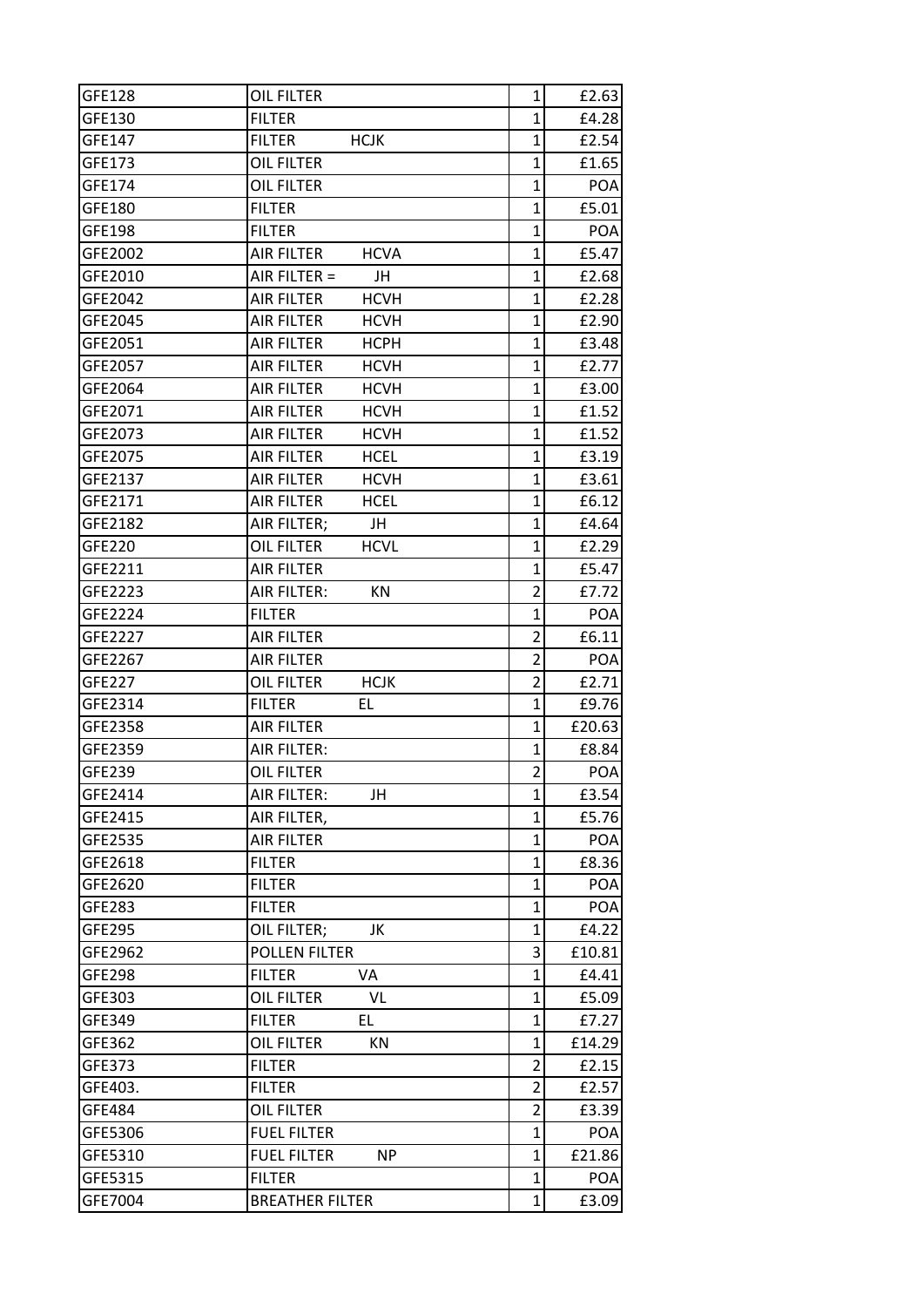| GFE7009          | <b>FUEL FILTER</b><br>EP              | $1\vert$       | £17.70           |
|------------------|---------------------------------------|----------------|------------------|
| GFE7015          | EL.<br><b>FILTER</b>                  | 1              | £2.95            |
| GFE7021          | <b>FUEL FILTER:</b><br><b>NP</b>      | $\overline{1}$ | £26.50           |
| GFE7024          | <b>FILTER</b><br>VA                   | 1              | f1.91            |
| GFE7026          | <b>FILTER</b><br>VL                   | $\mathbf 1$    | £12.97           |
| GFE7058          | <b>FUEL FILTER</b>                    | 1              | £18.44           |
| GFE7061          | <b>FUEL FILTER</b>                    | $\overline{2}$ | £5.09            |
| GFE7121          | <b>FUEL FILTER</b>                    | $\mathbf{1}$   | £13.92           |
| GWW601           | FILTER;<br><b>HCBJ</b>                | 3              | £2.11            |
| HF6243           | <b>FILTER</b>                         | $\overline{2}$ | POA              |
| JKR100200        | <b>JDC</b><br><b>CABIN FILTER</b>     | $\mathbf{1}$   | £22.77           |
| JKY100010        | <b>POLLEN FILTER -</b><br><b>HCFB</b> | $\mathbf{1}$   | £20.76           |
| JKY100020        | POLLEN FILTER -<br><b>HCGC</b>        | $\overline{1}$ | £16.83           |
| JMO000010        | POLLEN FILTER                         | $\mathbf{1}$   | POA              |
| K210049          | <b>HYD FILTER</b><br>PQ1              | $\mathbf{1}$   | £26.93           |
| K262733          | <b>OIL FILTER</b>                     | $\overline{1}$ | POA              |
| K262794          | <b>OIL FILTER</b>                     | $\overline{1}$ | £13.06           |
| K262979          | <b>PAS FILTER</b><br>PQ <sub>1</sub>  | $\overline{2}$ | E9.11            |
| K68859           | <b>FILTER</b><br><b>HCT</b>           | 1              | f1.74            |
| K929095          | FILTER B20<br>HC!C                    | $\mathbf{1}$   | £54.54           |
| KM110137009      | KAWASAKI AIR FILTER FOAM              | $\mathbf{1}$   | £3.95            |
| LBU6600          | <b>AIR FILTER</b><br>NF               | $\overline{1}$ | £11.99           |
| LBU7261          | <b>FILTER</b>                         | 1              | £6.75            |
| LBU7851          | <b>FUEL FILTER</b>                    | $\mathbf 1$    | £11.47           |
| LF699            | <b>FILTER</b>                         | $\overline{1}$ | POA              |
|                  |                                       |                |                  |
| LPW000030        | <b>FILTER</b>                         | $\mathbf{1}$   | £6.36            |
| MA-788071        | MANITOU FUEL PUMP/FILTER              | $\mathbf{1}$   | £139.85          |
| MAK1629          | <b>AIR FILTER</b>                     | $\overline{2}$ | £17.39           |
| MB-PE2654407TRX  | <b>ENGINE OIL FILTER</b>              | $\overline{1}$ | E3.45            |
| MB-PE2656118-TRX | <b>FUEL FILTER</b>                    | $\mathbf{1}$   | £6.88            |
| MD184086         | <b>OIL FILTER</b>                     | $\overline{2}$ |                  |
| <b>MF58A</b>     | <b>FILTER</b>                         | 1              | <b>POA</b>       |
| <b>MMB767</b>    | <b>HCL</b><br><b>FILTER</b>           | 1              | £4.95            |
| N6172            | <b>FORD FUEL FILTER</b>               | $\overline{2}$ | <b>POA</b>       |
| N8153            | <b>FILTER</b>                         | $\overline{1}$ | <b>POA</b>       |
| N9025            | <b>FILTER ELEMENT</b>                 | 3              | £12.53<br>£23.62 |
| P120             | <b>FILTER</b><br><b>HCH</b>           | 1              | £0.44            |
| P2950591         | <b>FUEL FILTER</b>                    | $\overline{2}$ | £15.06           |
| P4549A           | <b>FILTER</b>                         | $\mathbf{1}$   | £5.39            |
| P9529            | <b>FUEL FILTER</b>                    | $\mathbf{1}$   | £18.11           |
| PH2829           | <b>OIL FILTER</b>                     | 4              | £5.72            |
| <b>PH2897A</b>   | OIL FILTER W719/11                    | 1              | £3.54            |
| PH2951           | <b>OIL FILTER</b>                     | $\mathbf 1$    | £2.81            |
| PH4558           | <b>FILTER</b>                         | 1              | £3.14            |
| PH4847A          | <b>FILTER</b>                         | 1              | £7.30            |
| PH5123           | <b>FILTER</b>                         | 1              | £10.24           |
| PH5343           | <b>OIL FILTER</b>                     | $\mathbf{1}$   | <b>POA</b>       |
| PH5752           | <b>OIL FILTER</b>                     | $\overline{1}$ | £4.47            |
| PH5831           | <b>OIL FILTER</b>                     | 1              | POA              |